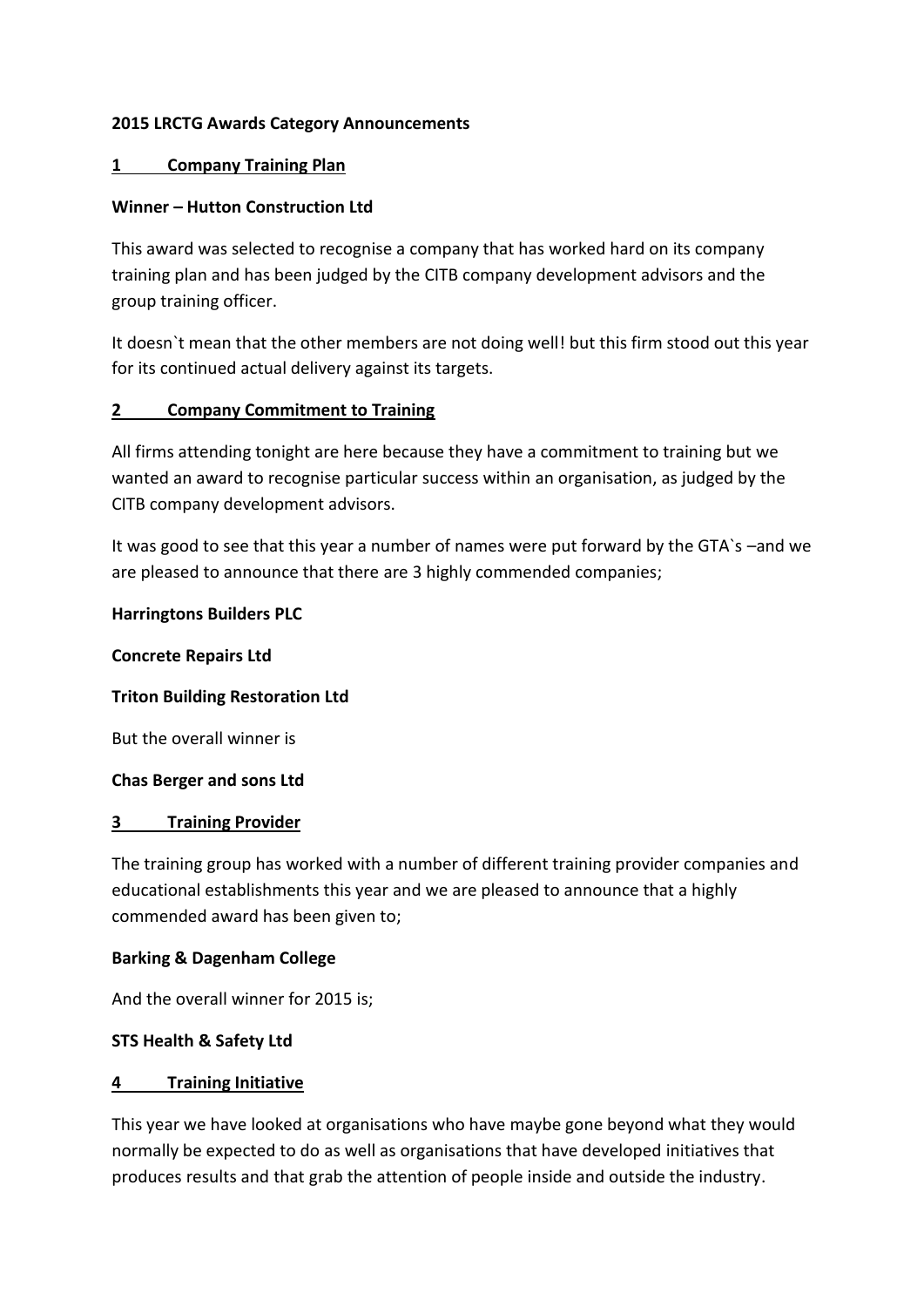We have awarded a highly commended to;

# **The CITB for supporting delivery of the new careers advice website "GO Construct"**

And

# **Barking & Dagenham College for their "Industry Speaks and BDC listens" campaign – where they actively encourage industry to tell them what they should be doing better!**

And overall winner is

**K & M McLoughlin Decorating Ltd** for their very successful K&M Training 5 week programme which aims to give young people an insight in to the decorating world and the construction industry, to help prepare work ready employees.

# **5 The London Award**

This award has been chosen to recognise an organisation or an individual who has made an outstanding contribution to training and development in the London Region over the last year and possibly beyond.

This year the award has been awarded to **The Building Crafts College** due to their longstanding tradition and on-going commitment to delivering traditional building craft skills, including stone masonry, fine joinery and cabinet making. The award recognises the fact that these skills are still needed in the industry today despite the innovation that is all around us.

# **6 Training Achievement**

This category was chosen to again recognise an achievement within and organisation or individual who has continued to excel throughout a defined training programme and who has been able to demonstrate actual recognised achievement.

From a number of applications this year's award goes to **Michael Filletti** who has stayed with his training programme whilst at **Firmco** and has progressed right through a BSc and is now on route to full professional membership of the Chartered Institute of Building.

# **7 Management Trainee**

This category has also been chosen to recognise individuals who have stuck to their management training paths and recognises that you can succeed after making difficult decisions to change education and academic career paths.

This year we have a highly commended award for;

# **Gary Humphries of Carris Utility Solutions**

**And the overall winner for 2015 is Oliver Davis of Rooff Ltd**